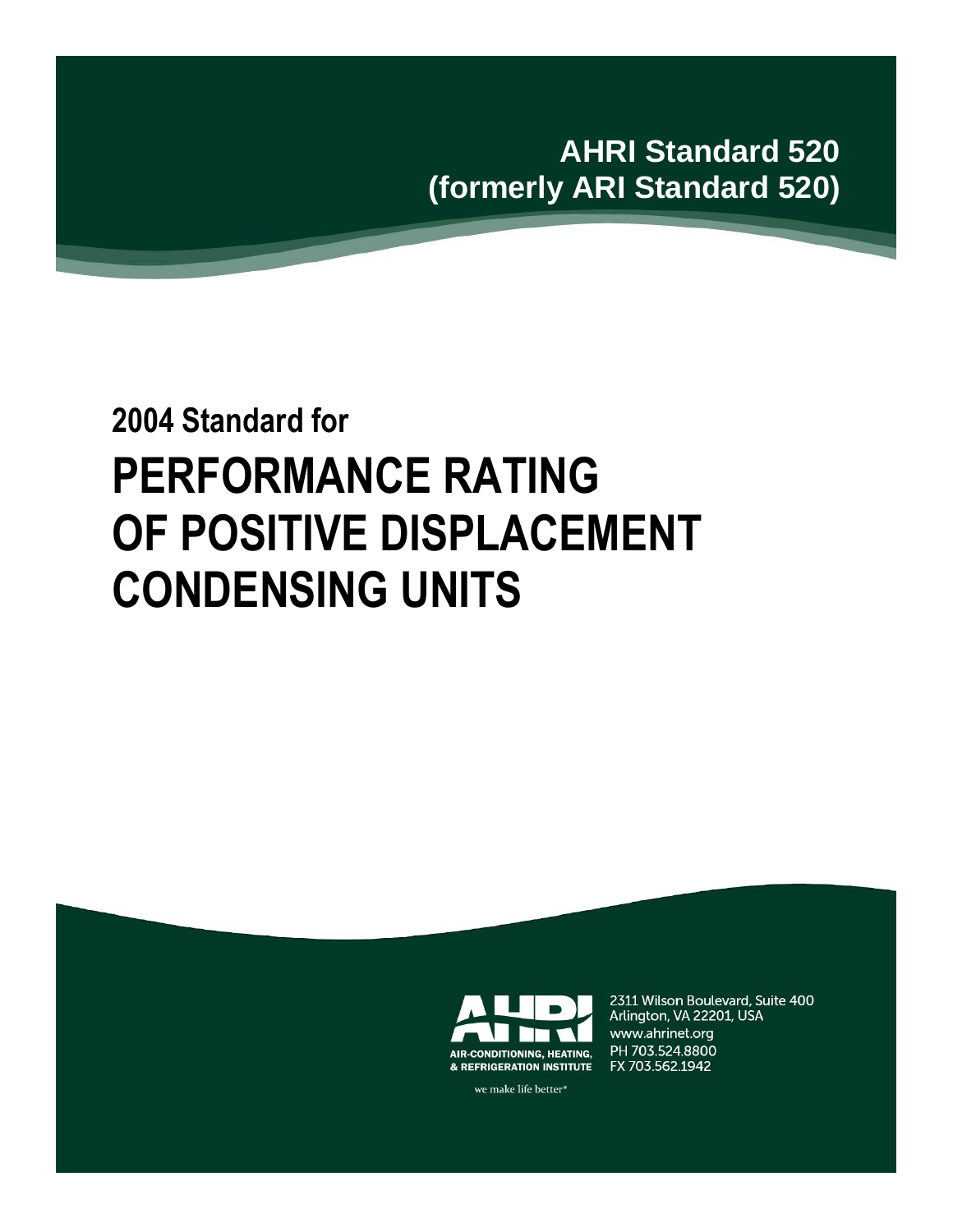## **IMPORTANT**

# *SAFETY RECOMMENDATIONS*

AHRI does not set safety standards and does not certify or guarantee the safety of any products, components or systems designed, tested, rated, installed or operated in accordance with this standard/guideline. It is strongly recommended that products be designed, constructed, assembled, installed and operated in accordance with nationally recognized safety standards and code requirements appropriate for products covered by this standard/guideline.

AHRI uses its best efforts to develop standards/guidelines employing state-of-the-art and accepted industry practices. AHRI does not certify or guarantee that any tests conducted under its standards/guidelines will be non-hazardous or free from risk.

Note:

This standard supersedes ARI Standard 520-97.

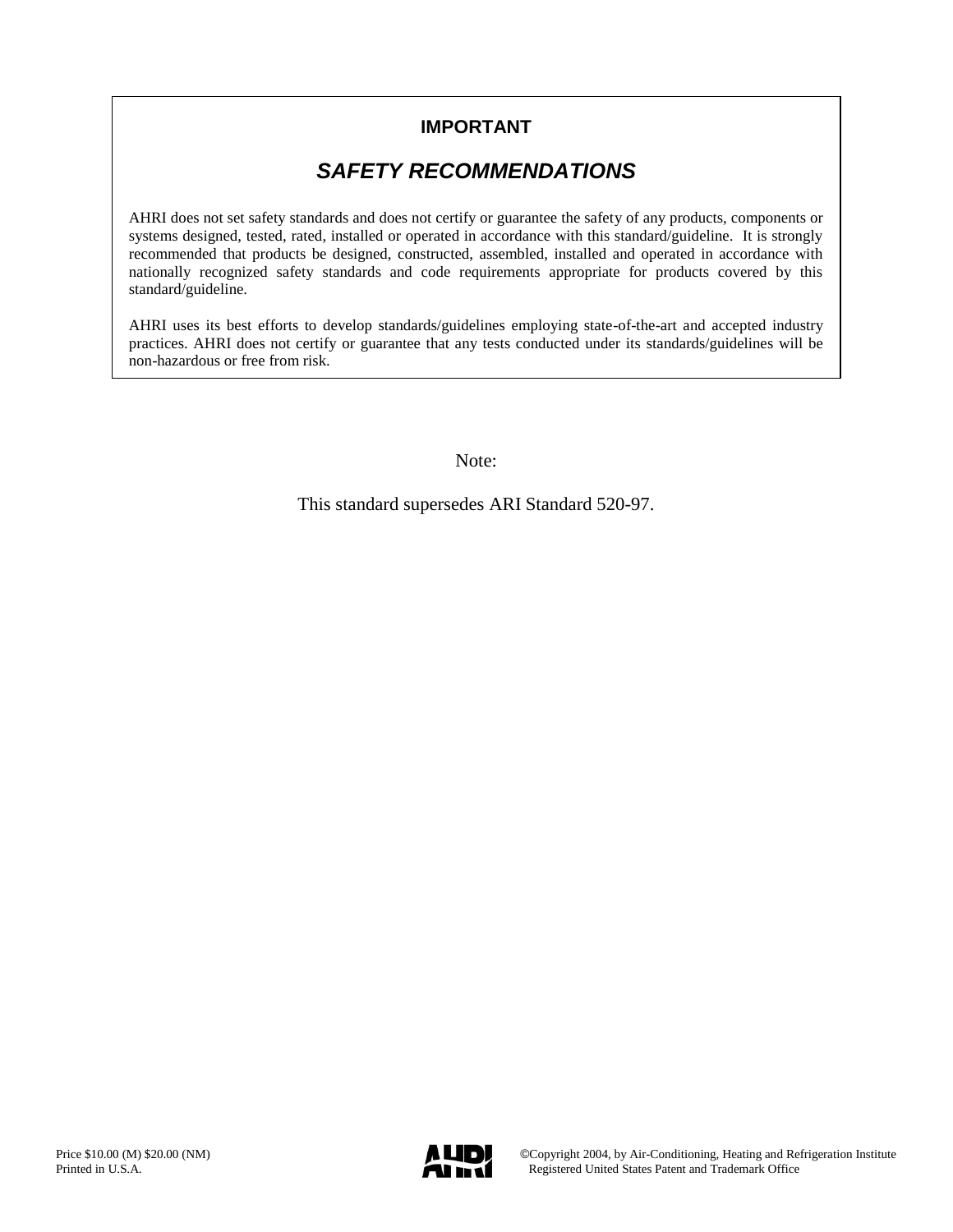## **TABLE OF CONTENTS**

| <b>SECTION</b> | <b>PAGE</b> |  |
|----------------|-------------|--|
| Section 1.     |             |  |
| Section 2.     |             |  |
| Section 3.     |             |  |
| Section 4.     |             |  |
| Section 5.     |             |  |
| Section 6.     |             |  |
| Section 7.     |             |  |
| Section 8.     |             |  |
| Section 9.     |             |  |

## **TABLES**

| Table 1. | ARI Standard Rating Conditions for Condensing Units for Refrigeration |  |  |  |  |  |
|----------|-----------------------------------------------------------------------|--|--|--|--|--|
|          |                                                                       |  |  |  |  |  |

## **APPENDICES**

## **FIGURES**

| Figure C1. Cycle Process for Single Component Refrigerants and Azeotropic Mixtures |
|------------------------------------------------------------------------------------|
|                                                                                    |
|                                                                                    |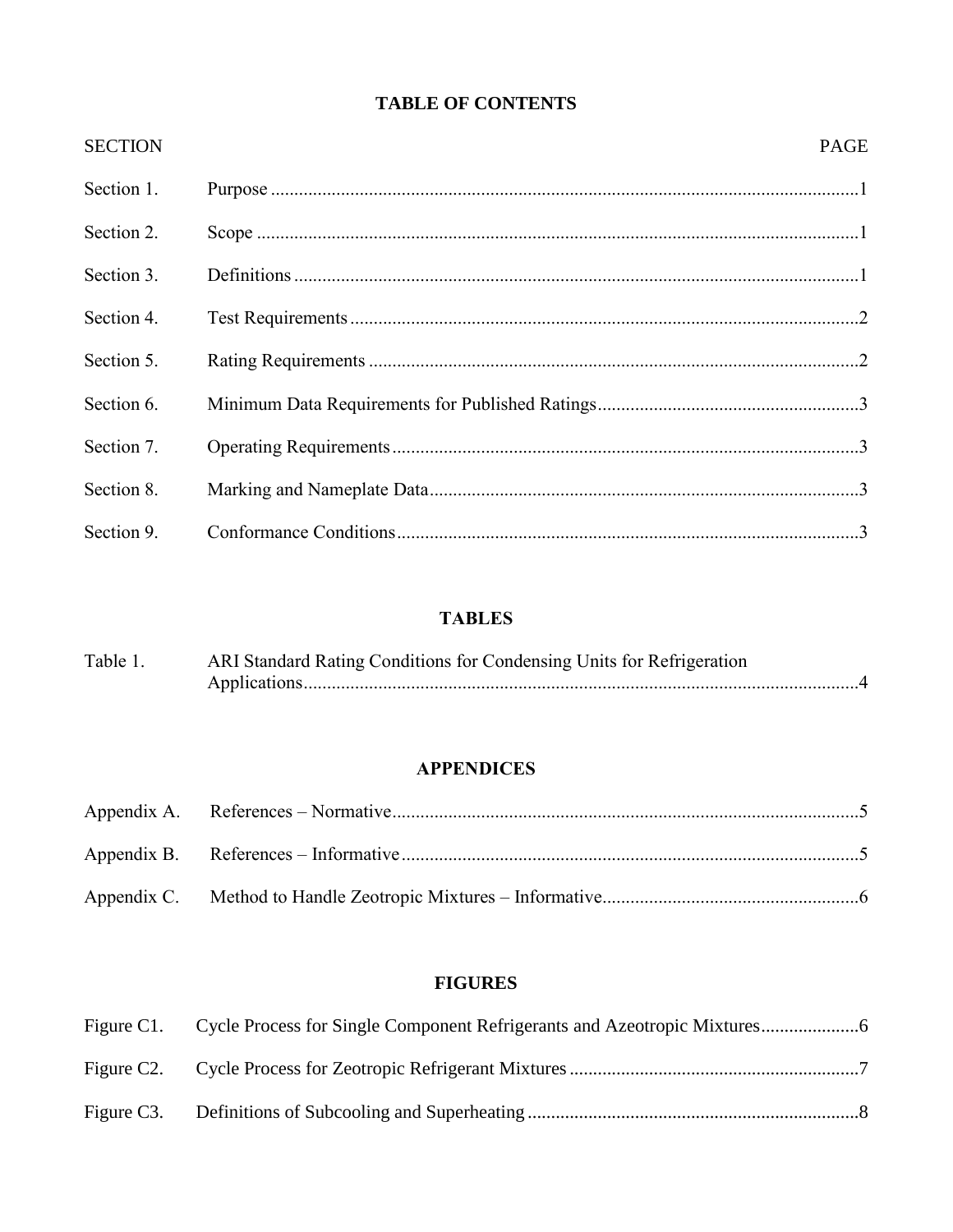# **PERFORMANCE RATING OF POSITIVE DISPLACEMENT CONDENSING UNITS**

#### **Section 1. Purpose**

**1.1** *Purpose*. The purpose of this standard is to establish, for positive displacement condensing units: definitions; test requirements; rating requirements; minimum data requirements for Published Ratings; operating requirements; marking and nameplate data and conformance conditions.

**1.1.1** *Intent*. This standard is intended for the guidance of the industry, including manufacturers, designers, installers, contractors and users.

**1.1.2** *Review and Amendment*. This standard is subject to review and amendment as technology advances.

#### **Section 2. Scope**

**2.1** *Scope*. This standard applies to electric motor driven, single and variable capacity positive displacement condensing units for air-cooled, evaporatively-cooled, and water-cooled refrigeration applications.

**2.1.1** *Refrigerant*. The rating points in this standard are based on commonly used refrigerants.

#### **2.2** *Exclusions*.

**2.2.1** This standard does not apply to condensing units intended for use in:

- a. Household refrigerators and freezers
- b. Automotive air-conditioners
- c. Dehumidifiers

#### **Section 3. Definitions**

All terms in this document follow the standard industry definitions in the current edition of *ASHRAE Terminology of Heating, Ventilation, Air Conditioning and Refrigeration* unless otherwise defined in this section.

**3.1** *Coefficient of Performance (COP).* A ratio of the Cooling/Heating Capacity in watts [W] to the power input values in watts [W] at any given set of Rating Conditions expressed in watts/watt [W/W]. For heating *COP,* supplementary resistance heat shall be excluded.

**3.1.1** *Standard Coefficient of Performance.* A ratio of the capacity to power input value obtained at Standard Rating Conditions.

**3.2** *Energy Efficiency Ratio, (EER)*. A ratio of the Cooling Capacity in Btu/h to the power input values in watts at any given set of Rating Conditions expressed in Btu/(W  $\cdot$ h).

**3.2.1** *Standard Energy Efficiency Ratio*. A ratio of the capacity to power input value obtained at Standard Rating Conditions.

**3.3** *Positive Displacement Condensing Unit*. A specific combination of refrigeration system components for a given refrigerant, consisting of one or more electric motor driven positive displacement compressors, condensers, and accessories as provided by the manufacturer.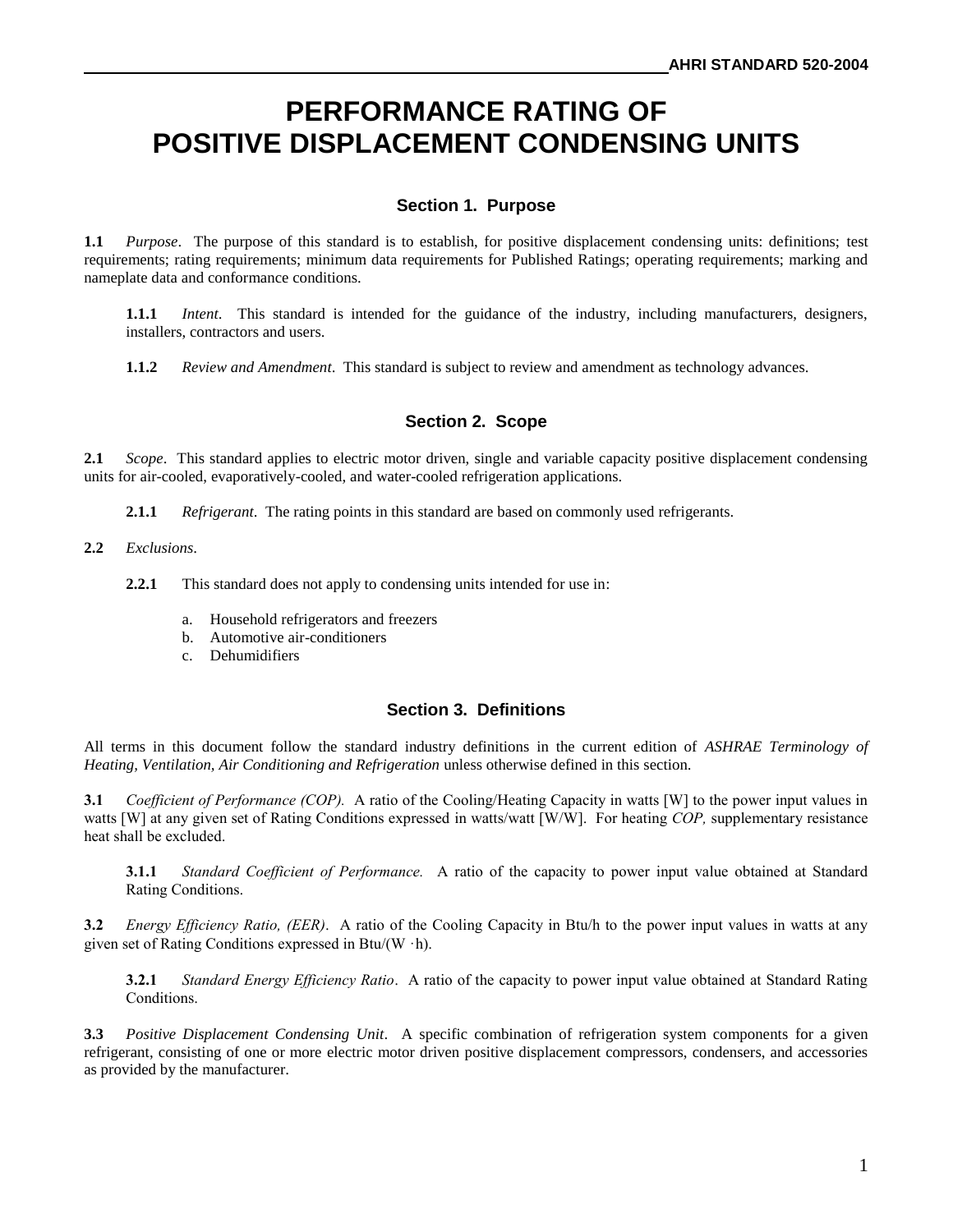#### **AHRI STANDARD 520-2004**

**3.4** *Published Rating.* A statement of the assigned values of those performance characteristics, under stated rating conditions, by which a unit may be chosen to fit its application. These values apply to all units of like nominal size and type (identification) produced by the same manufacturer. The term Published Rating includes the rating of all performance characteristics shown on the unit or published in specifications, advertising or other literature controlled by the manufacturer, at stated Rating Conditions.

**3.4.1** *Application Rating*. A rating based on tests performed at application Rating Conditions, (other than Standard Rating Conditions).

**3.4.2** *Standard Rating*. A rating based on tests performed at Standard Rating Conditions.

**3.5** *Rating Conditions.* Any set of operating conditions under which a single level of performance results and which causes only that level of performance to occur.

**3.5.1** *Standard Ratings Conditions.* Rating conditions used as the basis of comparison for performance characteristics.

**3.6** *Refrigerating Capacity*. The capacity associated with the increase in total enthalpy between the liquid refrigerant entering the expansion valve and superheated return gas multiplied by the mass flow rate of the refrigerant.

**3.7** *"Shall" or "Should". "*Shall" or "should" shall be interpreted as follows:

**3.7.1** *Shall*. Where "shall" or "shall not" is used for a provision specified, that provision is mandatory if compliance with the standard is claimed.

*Should.* "Should," is used to indicate provisions which are not mandatory, but which are desirable as good practice.

#### **Section 4. Test Requirements**

**4.1** *Test Requirements*. All Published Ratings shall be verified by tests conducted in accordance with ASHRAE Standard 23.

#### **Section 5. Rating Requirements**

**5.1** *Standard Ratings*. Standard Ratings shall be established at the Standard Rating Conditions in Table 1 and shall include its associated power input and Energy Efficiency Ratio (EER). When tested with a specified motor, the associated compressor speed (external drive compressors only) shall also be included as part of the rating. The power required to operate all included accessories such as condenser fans, water pumps, controls, and similar accessories shall be accounted for in the power input and Energy Efficiency Ratio. When external accessories such as water pumps, remote fans, and similar accessories are required for the operation of the unit but not included with the unit, the manufacturer shall clearly state that the rated power input and Energy Efficiency Ratio do not account for additional power required by these external accessories. If a water-cooled condenser is used, the cooling water flow rate and pressure drop shall be specified as part of the rating.

**5.2** *Application Ratings*. Application Ratings shall consist of a Capacity Rating plus the associated power input and Energy Efficiency Ratio (EER). When tested with a specified motor, the associated compressor speed (external drive compressors only), shall also be included as part of the rating. The power required to operate all included accessories such as condenser fans, water pumps, controls, and similar accessories shall be accounted for in the power input and Energy Efficiency Ratio.

When external accessories such as water pumps, remote fans, and similar accessories are required for the operation of the unit but are not included with the unit, the manufacturer shall clearly state that the rated power input and Energy Efficiency Ratio do not account for additional power required by these external accessories.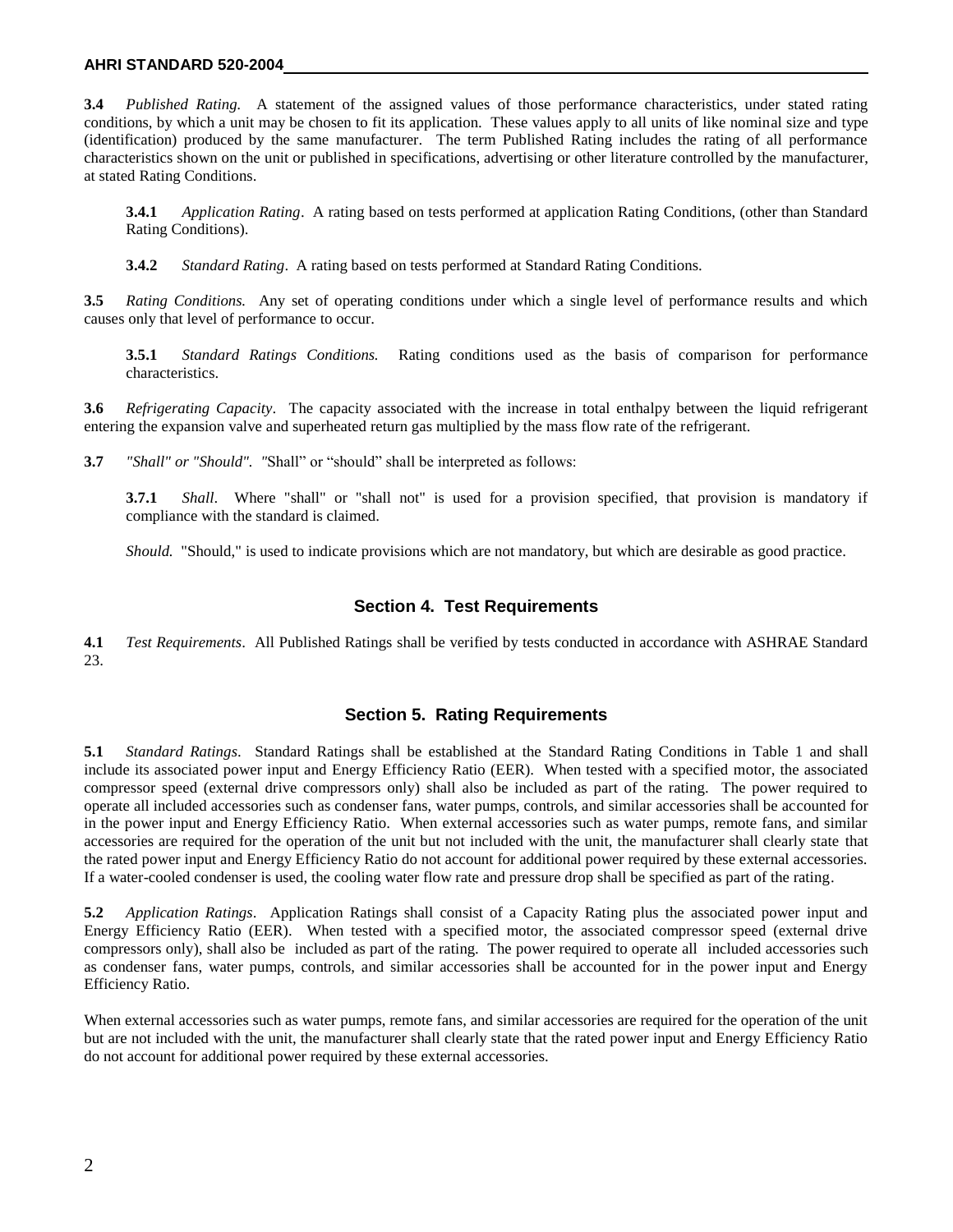If a water-cooled condenser is used, the cooling water flow rate and pressure drop shall be specified as part of the rating.

All of the above data shall be reported at stated conditions other than those presented in Table 1. Application Ratings shall be reported at rated voltage, phase, and frequency.

**5.3** *Tolerances*. To comply with this standard, measured test results shall not be less than 95% of Published Ratings for capacity and energy efficiency and power input shall be no more than 105% of the rated values.

#### **Section 6. Minimum Data Requirements for Published Ratings**

**6.1** *Minimum Data Requirements for Published Ratings.* As a minimum, Published Ratings shall include all Standard Ratings. All claims to ratings within the scope of this standard shall include the statement "Rated in accordance with ARI Standard 520". All claims to ratings outside the scope of this standard shall include the statement "Outside the scope of ARI Standard 520". Wherever Application Ratings are published or printed, they shall include a statement of the conditions at which the ratings apply.

#### **Section 7. Operating Requirements**

**7.1** *Maximum Loading Conditions*. The maximum suction dew point temperature limit shall be published. This limit shall be established with the condensing unit operating at conditions as described below:

- a. Ambient temperature surrounding the condensing unit of  $115^{\circ}F$  [46.1°C] dry-bulb for all types,  $115^{\circ}F$  [46.1°C] dry-bulb air temperature entering condenser on air-cooled condensing units, and 80°F [27°C] wet-bulb for evaporatively-cooled condensing units.
- b. Water inlet temperature of 90<sup>°</sup>F [32<sup>°</sup>C] and water outlet temperature of 105<sup>°</sup>F [40.6<sup>°</sup>C] for water-cooled condensing units. Make-up water temperature of 90 $\degree$ F [32 $\degree$ C] for evaporatively-cooled units.

**7.2** *Loading Requirements*. The condensing unit shall be capable of operating continuously at the stated maximum loading conditions of 7.1 for a minimum period of two hours at minimum and maximum utilization voltages as described in ARI Standard 110, Table 1.

#### **Section 8. Marking and Nameplate Data**

**8.1** *Condensing Unit Nameplate Marking*. As a minimum, each condensing unit shall have a nameplate, affixed to its housing or base, on which at least the following information shall be marked:

- a. Manufacturer's name and/or symbol
- b. Model number
- c. Refrigerant designation per ASHRAE 34
- d. Input voltage and frequency (Hz)
- e. Rated load current (where applicable)

Nameplate voltages for 60 Hertz systems shall include one or more of the equipment nameplate voltage ratings shown in Table 1 of ARI Standard 110. Nameplate voltages for 50 Hertz systems shall include one or more of the utilization voltages shown in Table 1 of IEC Standard 60038.

#### **Section 9. Conformance Conditions**

**9.1** *Conformance*. While conformance with this standard is voluntary, conformance shall not be claimed or implied for products or equipment within the standard's *Purpose* (Section 1) and *Scope* (Section 2) unless such product claims meet all of the requirements of the standard and all of the testing and rating requirements are measured and reported in complete compliance with the standard. Any product that has not met all the requirements of the standard shall not reference, state, or acknowledge the standard in any written, oral, or electronic communication.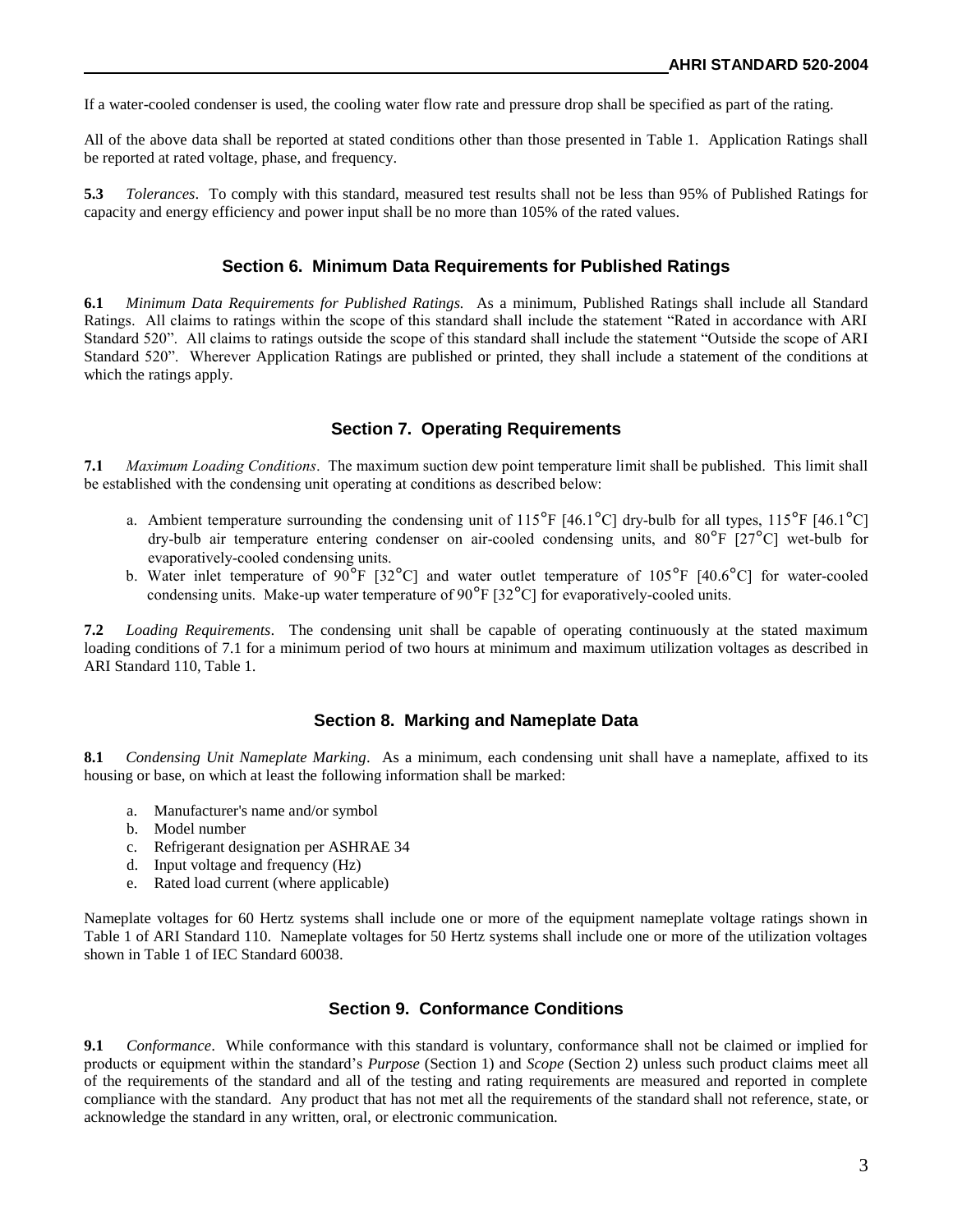| Table 1. AHRI Standard Rating Conditions for Condensing Units for Refrigeration Applications* |                 |                   |                                  |                       |                                                            |                 |                |                       |                      |                      |                           |                                         |                                    |
|-----------------------------------------------------------------------------------------------|-----------------|-------------------|----------------------------------|-----------------------|------------------------------------------------------------|-----------------|----------------|-----------------------|----------------------|----------------------|---------------------------|-----------------------------------------|------------------------------------|
| Suction<br>Dew Point<br>Temperature                                                           |                 | $Com-$            | <b>Return Gas</b><br>Temperature |                       |                                                            |                 |                |                       |                      |                      |                           |                                         |                                    |
|                                                                                               |                 | pressor<br>Type   |                                  |                       | Air-Cooled<br>Air Entering<br>Dry-Bulb<br>(indoor/outdoor) |                 | Water-Cooled   |                       |                      |                      | Evaporatively<br>- Cooled |                                         |                                    |
|                                                                                               |                 |                   |                                  |                       |                                                            |                 |                | In                    |                      | Out                  |                           | Air Entering<br>Wet-Bulb<br>Temperature | Variable<br>Capacity<br>Setting*** |
| $\mathsf{P}_F$                                                                                | $\circ_{\rm C}$ |                   | $\circ_F$                        | $\circ_{\mathcal{C}}$ | $\mathsf{P}_F$                                             | $\circ_{\rm C}$ | $\mathsf{P}_F$ | $\circ_{\mathcal{C}}$ | $\circ_{\mathrm{F}}$ | $\circ_{\mathsf{C}}$ | $\mathsf{P}_F$            | $\circ_{\mathsf{C}}$                    |                                    |
| 45                                                                                            | 7.2             | All               | 65                               | 18                    | 90/95                                                      | 32/35           | 85             | 29                    | 95                   | 35                   | 75                        | 24                                      | <b>MAX/MIN</b>                     |
| 20                                                                                            | $-6.7$          | $All**$           | 40/<br>$65**$                    | 4.4/<br>18**          | 90/95                                                      | 32/35           | 85             | 29                    | 95                   | 35                   | 75                        | 24                                      | <b>MAX/MIN</b>                     |
| $-10$                                                                                         | $-23$           | Hermetic          | 40                               | 4.4                   | 90/95                                                      | 32/35           | 85             | 29                    | 95                   | 35                   | 75                        | 24                                      | <b>MAX/MIN</b>                     |
| $-25$                                                                                         | $-32$           | $\text{All}^{**}$ | 40/<br>$65**$                    | 4.4/<br>$18**$        | 90/95                                                      | 32/35           | 85             | 29                    | 95                   | 35                   | 75                        | 24                                      | <b>MAX/MIN</b>                     |
| $-40$                                                                                         | $-40$           | $All**$           | 40/<br>$65***$                   | 4.4/<br>$18**$        | 90/95                                                      | 32/35           | 85             | 29                    | 95                   | 35                   | 75                        | 24                                      | <b>MAX/MIN</b>                     |

\* Sub-cooling in  ${}^{o}F$  [ ${}^{o}C$ ], shall be stated as obtained under pertinent application conditions, as measured at the liquid line leaving the condensing unit.

\*\* 1) For hermetic type compressors,  $40^{\circ}$ F [4.4 $^{\circ}$ C] return gas temperature shall be used.

2) For external drive and accessible hermetic type compressors,  $65^{\circ}$ F [18°C] return gas temperature shall be used.

\*\*\* The maximum and minimum capacity setting is the highest and lowest displacement capacity by the condensing unit.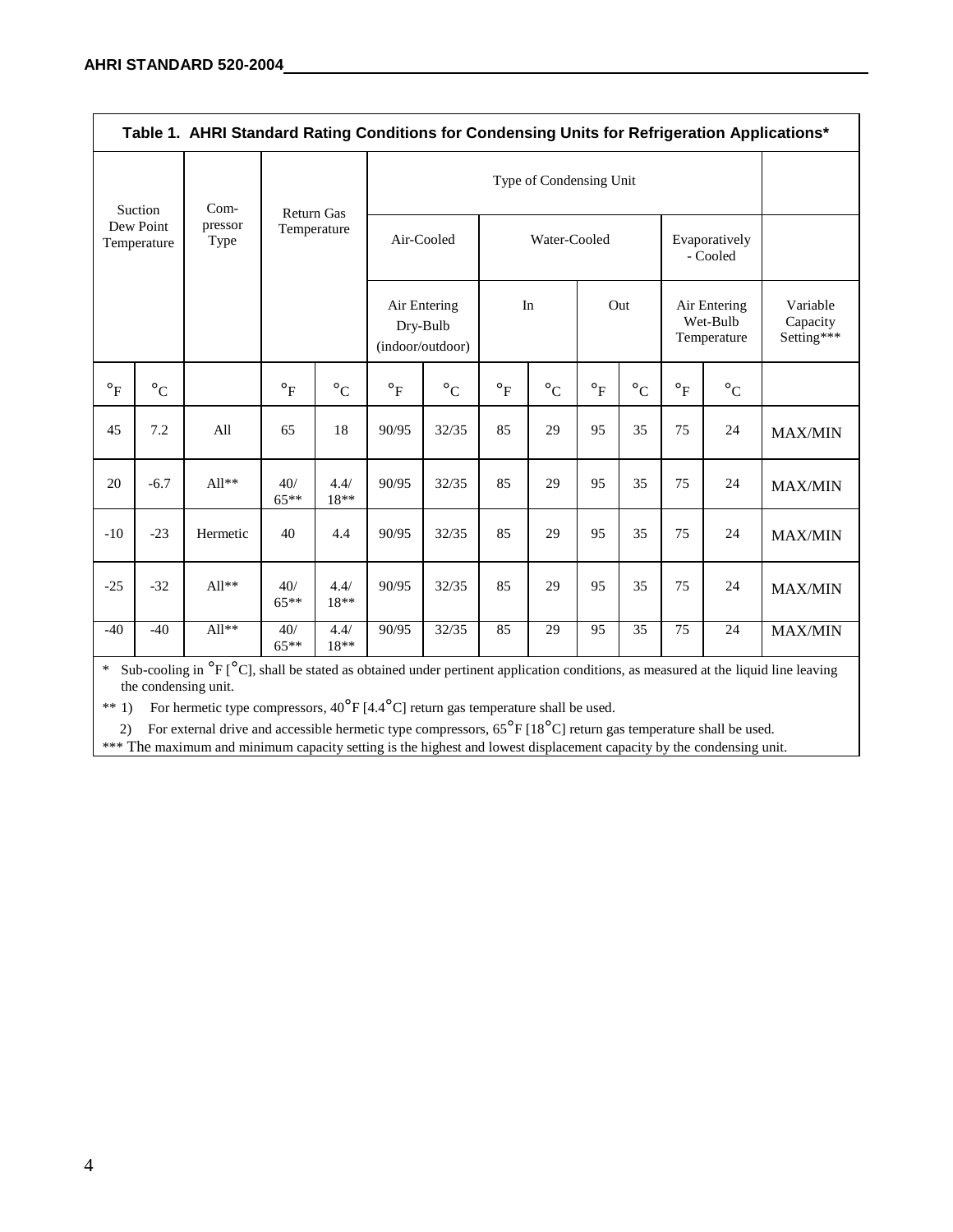# **APPENDIX A. REFERENCES – NORMATIVE**

**A1** Listed here are all standards, handbooks and other publications essential to the formation and implementation of the standards. All references in this appendix are considered as part of the standard.

**A1.1** ANSI/ASHRAE Standard 34-2001 with Addenda, *Number Designation and Safety Classification of Refrigerants,* 2001, American National Standards Institute/American Society of Heating, Refrigerating and Air-Conditioning Engineers, 11 West 42nd Street, New York, NY 10036, U.S.A./1791 Tullie Circle N.E., Atlanta, GA 30329, U.S.A.

**A1.2** AHRI Standard 110-2002 (formerly ARI Standard 110-2002), *Air-Conditioning and Refrigerating Equipment Nameplate Voltages*, 2002, Air-Conditioning, Heating, and Refrigeration Institute, 2111 Wilson Boulevard, Suite 500, Arlington, VA 22201, U.S.A.

**A.1.3** ASHRAE Standard 23-1993, *Methods of Testing for Rating Positive Displacement Refrigerant Compressors and Condensing Units*, 1993, American Society of Heating, Refrigerating and Air-Conditioning Engineers, Inc., 1791 Tullie Circle, N.E., Atlanta, GA 30329-5478, U.S.A.

**A1.4** *ASHRAE Terminology of Heating, Ventilation, Air Conditioning and Refrigeration*, Second Edition, 1991, American Society of Heating, Refrigerating and Air-Conditioning Engineers, Inc., 1791 Tullie Circle, N.E., Atlanta, GA 30329-5478, U.S.A.

**A1.5** IEC Standard 60038, *IEC Standard Voltages*, 2002, International Electrotechnical Commission, 3, rue de Varembe, P.O. Box 131, 1211 Geneva 20, Switzerland.

**A1.6** ISO 917: 1989, *Testing of Refrigerant Compressors,* 1989, International Organization for Standardization, Case Postale 56, CH-1211, Geneva 21 Switzerland.

# **APPENDIX B. REFERENCES – INFORMATIVE**

None.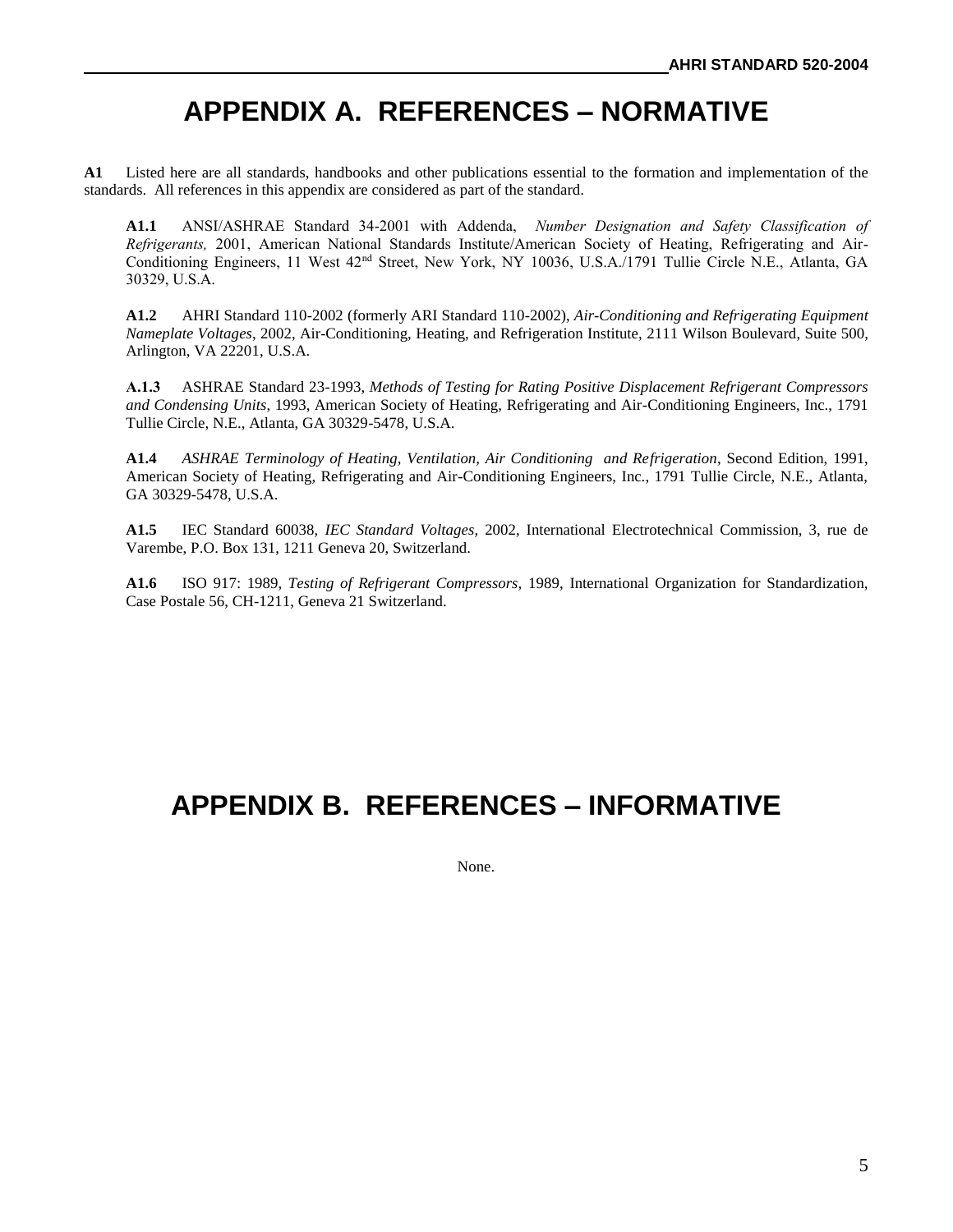# **APPENDIX C. METHOD TO HANDLE ZEOTROPIC MIXTURES – INFORMATIVE**

#### **C1 Cycle Process**

For reference, Figure C1 shows a typical single stage cycle for single component refrigerants and azeotropic mixtures. The description is consistent with the ISO 917 standard. As shown, the evaporating and condensing processes occur at fixed temperatures  $t_0$  and  $t_c$ .



**Figure C1: Cycle Process for Single Component Refrigerants and Azeotropic Mixtures**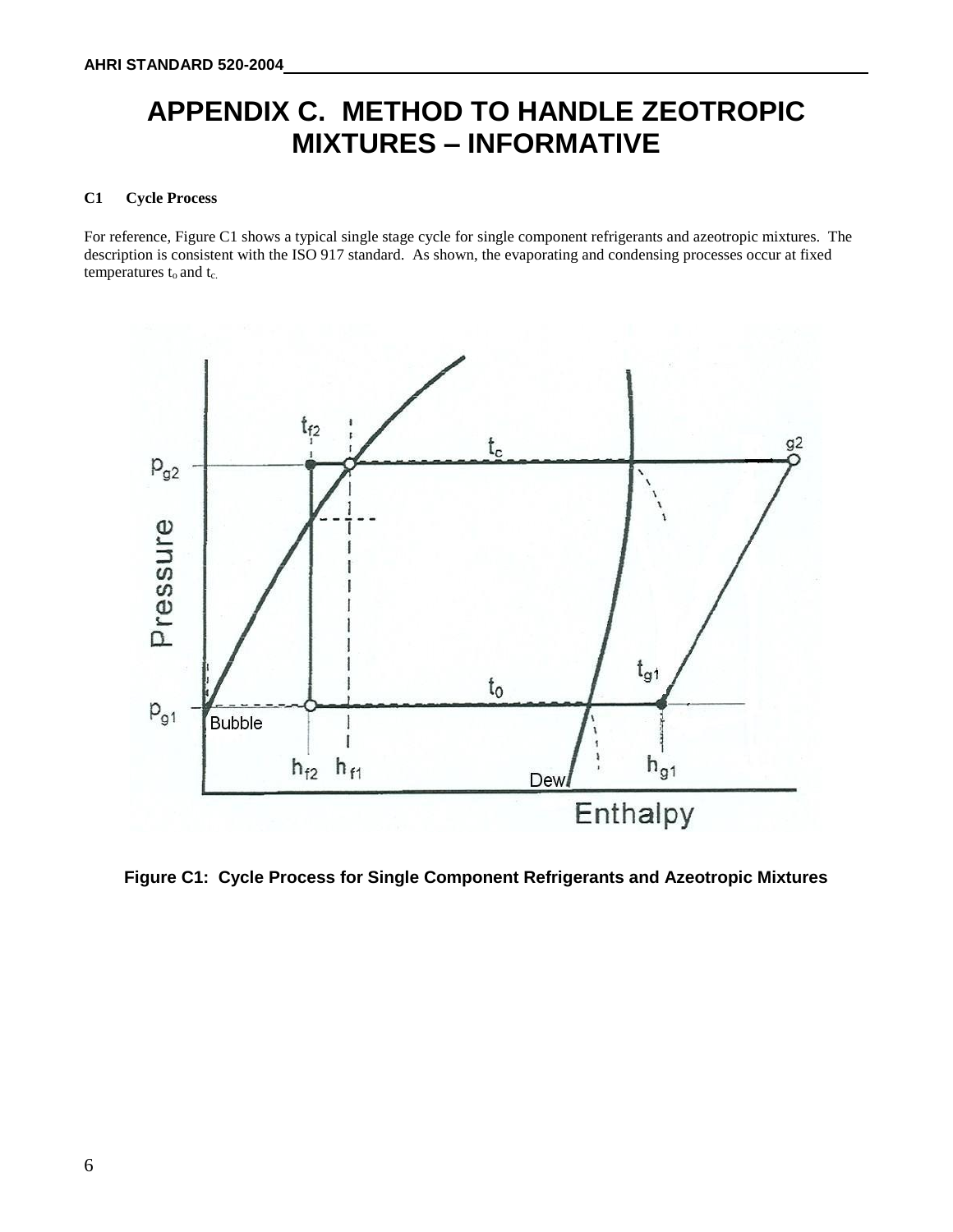

#### **Figure C2: Cycle Process for Zeotropic Refrigerant Mixtures**

Figure C2 shows "temperature glide" for zeotropic refrigerant mixtures at the evaporation and condensation processes. Standard reference temperatures are the dew-point temperatures  $t_0^{\dagger}$  at the evaporating pressure  $p_{gl}$  and  $t_c^{\dagger}$  at the condensing pressure pg2.

The following equations may be used to calculate the mean evaporating temperature, mean condensing temperature, refrigerant superheating, and refrigerant subcooling:

| mean evaporating temperature: | $t_{0,m} = (t_{01} + t_{\Omega})/2$                                    | C1            |
|-------------------------------|------------------------------------------------------------------------|---------------|
| mean condensing temperature:  | $t_{c,m} = (t_c + t_c) / 2$                                            | $\mathcal{C}$ |
| refrigerant superheating:     | $\Delta t_{Sg} = t_{g1} - t_{\Omega}$                                  | C3            |
| refrigerant subcooling:       | $\Delta t_{\rm sf} = t_{\rm c} - t_{\rm f2} = t_{\rm f1} - t_{\rm f2}$ | C4            |

Because  $t_{01} = t_0^{\dagger}$  and  $t_c = t_c^{\dagger}$  for single-component refrigerants and azeotropic multi-component refrigerants, the cycle process model represents a particular kind of model for zeotropic refrigerant mixtures.

In all reference systems, refrigerating capacity is:

$$
Q = \dot{m} (h_{g1} - h_{f2})
$$
 C5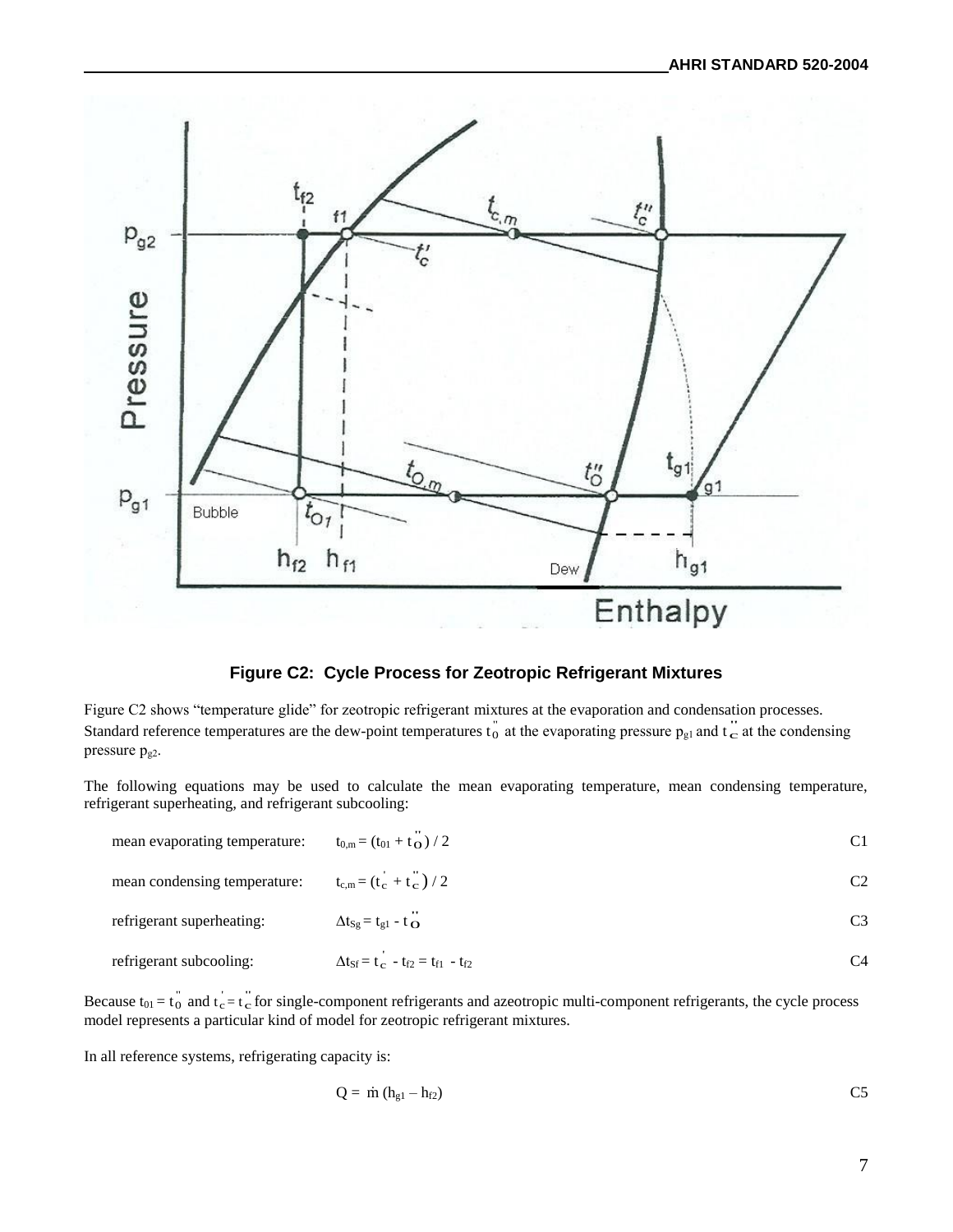and

$$
Q_0 = \dot{m} (h_{g1} - h_{f1})
$$

for refrigerating capacity converted to no subcooling.

The reference systems described above allow one to calculate and present performance data for all kinds of refrigerants in a similar way.

ISO 917 requires zero subcooling for the calculation of refrigerating capacity of the compressor. In this case  $h_{f1}$  and  $h_{f2}$  are equal.

Note: In connection with zeotropic mixtures, different definitions of the expressions superheating and subcooling can be found in technical documentation (Figure C3). The Equations C3 and C4 are equivalent to **A** in Figure C3 and shall be used for the purpose of calculating ratings. For reference only, **B** in Figure C3 with mean temperatures as reference points, uses the following equations:

| refrigerant superheating: | $\Delta t_{\text{Sg}} = t_{\text{g1}} - t_{0,\text{m}}$                     |  |
|---------------------------|-----------------------------------------------------------------------------|--|
| refrigerant subcooling:   | $\Delta t_{\rm Sf} = t_{\rm c,m} - t_{\rm f2} \neq t_{\rm f1} - t_{\rm f2}$ |  |



**Figure C3: Definitions of Subcooling and Superheating**